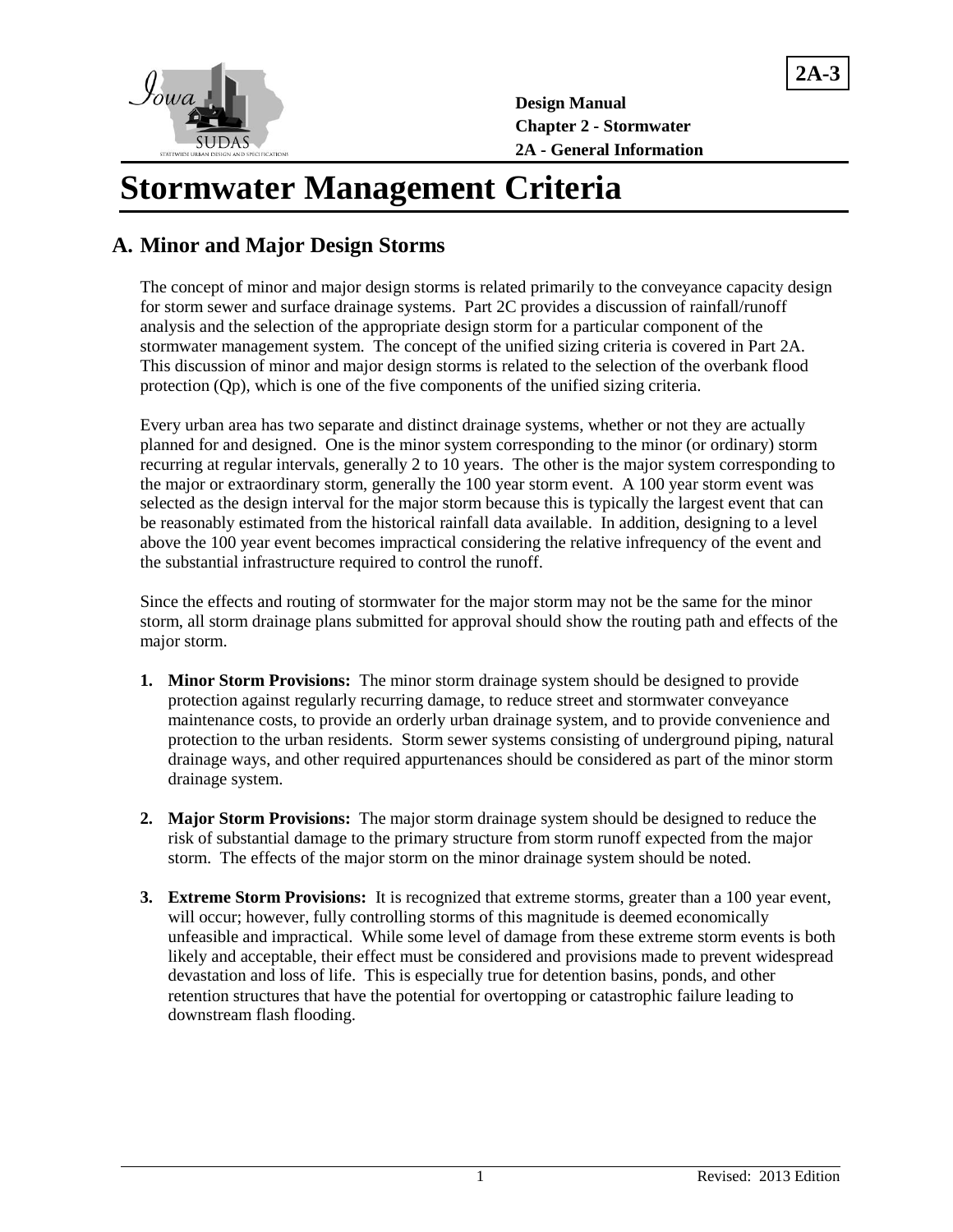### **B. Design Frequencies for Conveyance Facilities**

Design storms for drainage facilities are described below. A minimum cleaning velocity of 2 ft/s should be used for the 2 year storm and 3 ft/s for the design storm. When detention or overland flow provisions for storms greater than 10 years are not available, regardless of the street system, the 100 year or greater storm is required for the design to minimize impact to private properties.

- **1. Intakes:** Intakes should have a minimum capacity to convey the 5 year storm under developed conditions for local streets and minor collectors during the peak flow rate. The Engineer may require 10 year frequency for intakes for major collectors, arterials, expressways, and freeways.
- **2. Storm Sewers:** Storm sewers should have capacity to convey a 5 year storm under developed conditions within the pipe for local streets and minor collectors. The Engineer may require 10 year frequency for storm sewers for major collectors, arterials, expressways, and freeways. Provisions should be made for the 100 year storm, greater in critical areas, when overland flow is not allowed or available to prevent damaging private property. Storm and/or surface water conveyance easements should be provided to the Jurisdiction.
- **3. Footing Drains:** For those storm sewers that will handle footing drains, the following discharge (Q) values should be used.
	- a. For less than 50 houses,  $Q = 5.0$  gpm per house.
	- b. For greater than 50 houses,  $Q = 250$  gpm plus 2.5 gpm per house for each additional house over 50.
- **4. Culverts:** Culverts should have capacity to convey the following.
	- a. 10 year storm without the headwater depth exceeding the diameter of the culvert.
	- b. 50 year storm without the headwater depth exceeding 1 foot over the top of the culvert.
	- c. 100 year storms should be conveyed through the culvert without the headwater depth exceeding 1 foot below the low point of the roadway/embankment, unless there are other, more restrictive elevations.
	- d. For culverts that drain areas over 2 square miles, the Iowa DNR rules and regulations will apply.
- **5. Ditches:** Ditches should have capacity to convey a 50 year storm within the ditch banks. Provisions should be made for the 100 year storm to flow overland within the flowage easement. Surface water flowage easements should be provided to the Jurisdiction for all designed drainageways. For ditches that drain areas over 2 square miles, the Iowa DNR rules and regulations will apply.
- **6. Detention Basins:** Detention basins should have the capacity to retain a 100 year storm at critical duration or safely pass the 100 year discharge over an auxiliary spillway. The top of any detention embankments should be a minimum of 1 foot above the 100 year ponding elevation. Iowa DNR approval may be required when the detention basin embankment and ponding volumes meet certain thresholds for embankment height with permanent and/or temporary storage. See the Iowa Administrative Code 567, Chapter 71, 71.3 (Dams) for specific approval criteria.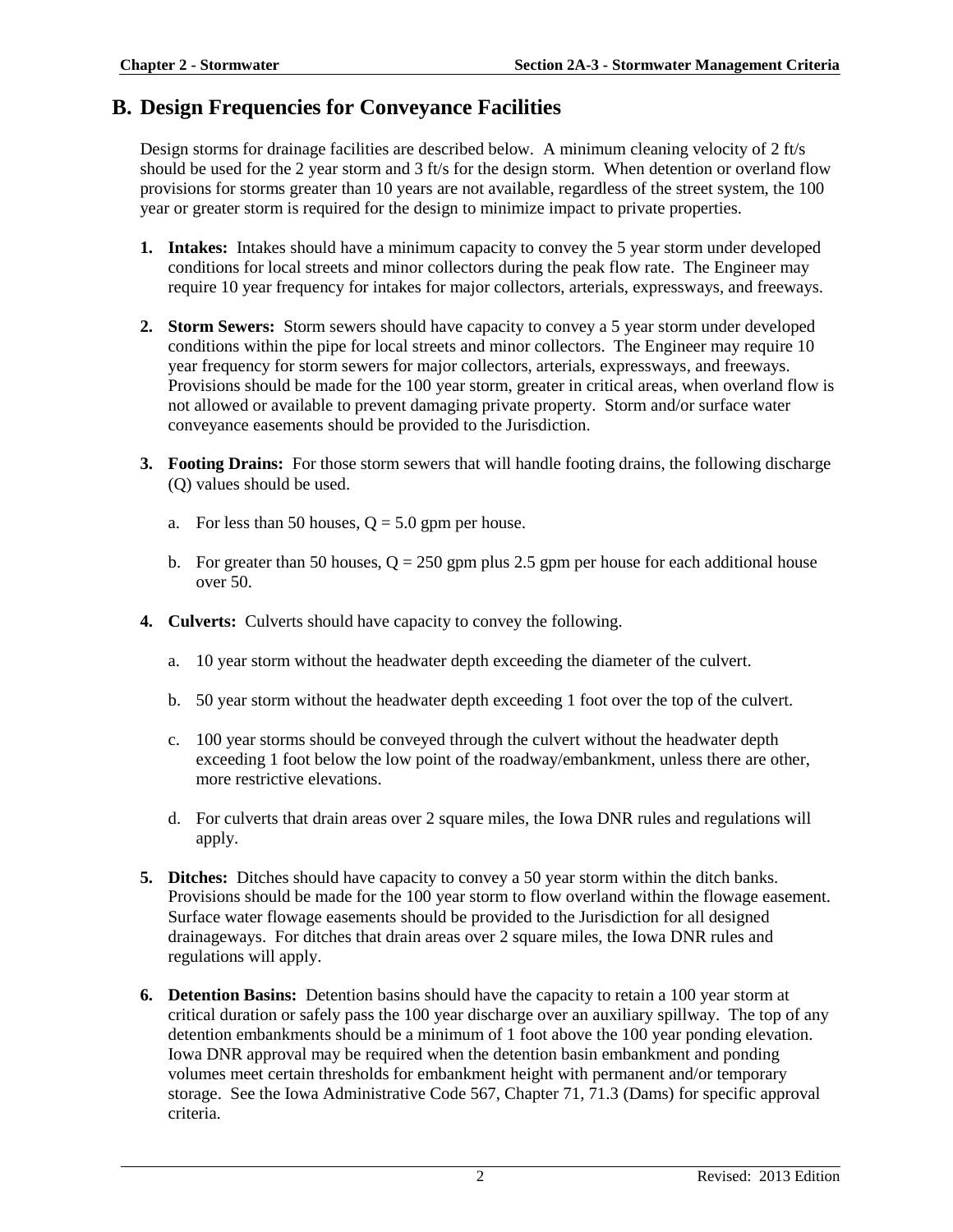# **C. Street Flow Criteria**

#### **1. Street Capacity for Minor Storms:**

a. Pavement encroachment for minor design storm should not exceed the limitations set forth in Table 2A-3.01.

|  |  | <b>Table 2A-3.01:</b> Allowable Pavement Encroachment and Depth of Flow for Minor Storm Runoff |
|--|--|------------------------------------------------------------------------------------------------|
|  |  |                                                                                                |

| <b>Street Classification</b>                            | Maximum Encroachment <sup>1</sup>                                                                                                                                                                                                                                                                                                                                                                                                                                                                                                                                                          |  |
|---------------------------------------------------------|--------------------------------------------------------------------------------------------------------------------------------------------------------------------------------------------------------------------------------------------------------------------------------------------------------------------------------------------------------------------------------------------------------------------------------------------------------------------------------------------------------------------------------------------------------------------------------------------|--|
| Local/Roundabouts                                       | No curb overtopping. Flow may spread to crown of street.                                                                                                                                                                                                                                                                                                                                                                                                                                                                                                                                   |  |
| Collector/Minor<br>Arterial/Roundabouts                 | No curb overtopping. Flow spread must not encroach to within 8 feet of<br>the centerline of a two-lane street. The flow spread for more than two-<br>lane streets must leave the equivalent of two 12 foot driving lanes clear of<br>stormwater; one lane in each direction. For one-way streets, a single 12<br>foot lane clear of stormwater is required. For single lane roundabouts,<br>maintain 8 feet clear of stormwater.                                                                                                                                                           |  |
| Major Arterials/<br>Roundabouts<br>(4 lanes or greater) | No curb overtopping. Flow spread must not exceed 10 feet from the face<br>of the curb of the outside lane. The flow spread for streets with more than<br>two lanes must leave the equivalent of two 12 foot driving lanes clear of<br>water; one lane in each direction. For multi-lane roundabouts, maintain<br>one 12 foot lane clear of stormwater. For one-way streets, two 12 foot<br>lanes are required. For special conditions, when an intake is necessary in<br>a raised median, the flow spread should not exceed 4 feet from the face of<br>the median curb for an inside lane. |  |

<sup>1</sup> Where no curbing exists, encroachment should not extend past property lines.

- b. The storm sewer system will commence upstream from the point where the maximum allowable encroachment occurs. When the allowable pavement encroachment has been determined, the theoretical gutter carrying capacity for a particular encroachment will be computed using the modified Manning's formula for flow in a small triangular channel as shown in [Section 2B-3, Figure 2B-3.01.](https://intrans.iastate.edu/app/uploads/sites/15/2020/03/2B-3.pdf#page=4) An "n" value of 0.016 will be used unless special considerations exist.
- **2. Street Capacity for Major Storms:** The allowable depth of flow and inundated area for the major design storm should not exceed the limitations set forth in Table 2A-3.02.

**Table 2A-3.02:** Allowable Pavement Encroachment and Depth of Flow for Major (100 Year) Storm Runoff

| <b>Street Classification</b>               | <b>Allowable Depth and Ponded Area</b>                                                                                                                                                                    |  |
|--------------------------------------------|-----------------------------------------------------------------------------------------------------------------------------------------------------------------------------------------------------------|--|
| Local and Collector/<br><b>Roundabouts</b> | The ponded area should not exceed the street right-of-way and the<br>depth of water above the street crown should not exceed 6 inches.<br>There may be situations where other restrictions are necessary. |  |
| Major and Minor Arterial/<br>Roundabouts   | A 12 foot lane is the minimum travel lane to be passable in the center<br>of the street.                                                                                                                  |  |